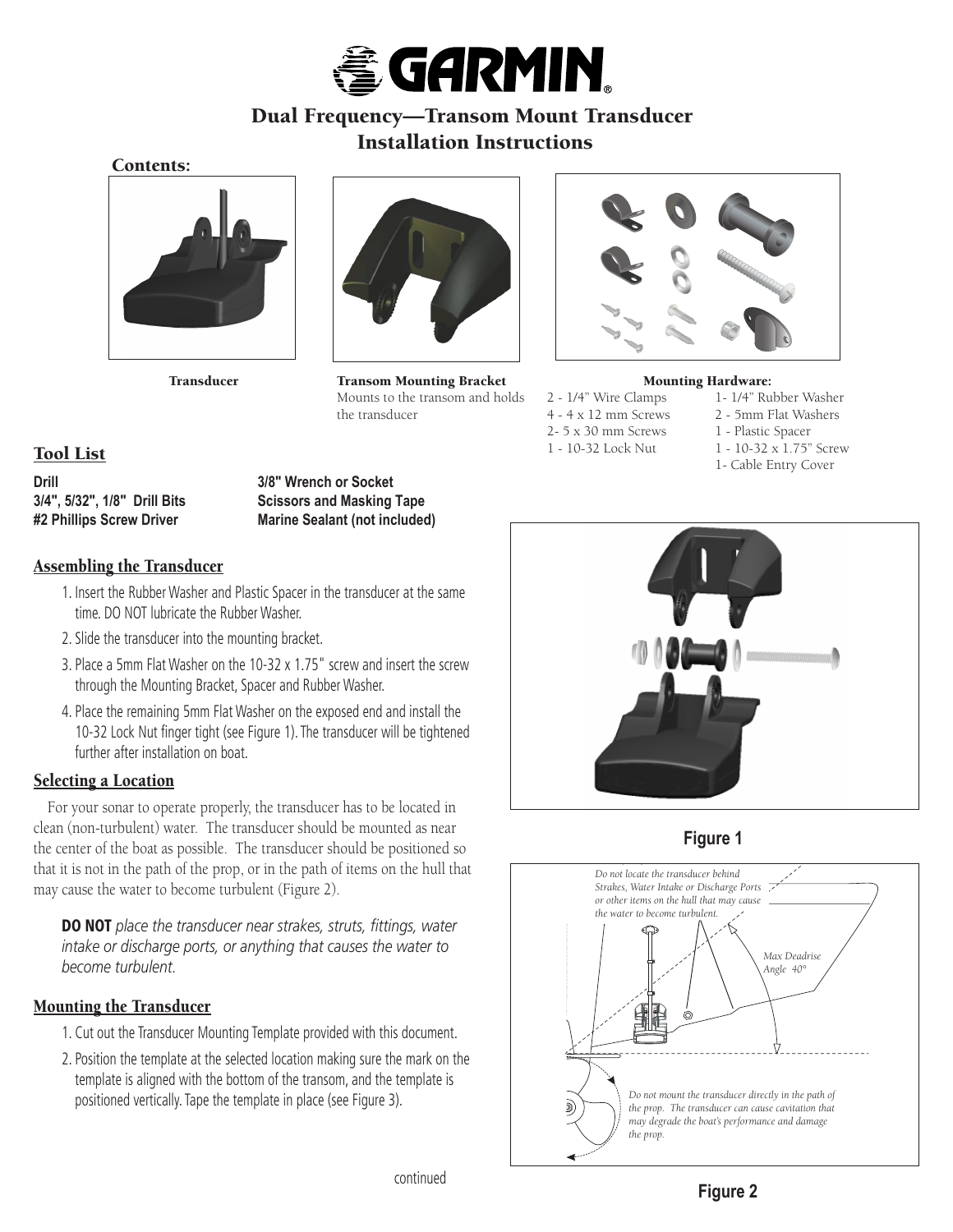# **E** GARMIN.

- 3. Using the 5/32" bit, drill the pilot holes approximately 1" (25mm) deep at the locations indicated on the template. To avoid drilling the holes too deep wrap a piece of tape around the bit 1" from the point of the bit. Remove the template from the transom.
- 4. Apply Marine Sealant to the 5 x 30mm screws.
- 5. Attach the transducer assembly to the transom using the 5 x 30mm screws. Adjust the transducer to extend beyond the bottom of the transom approximately 1/8" (3 mm) on fiberglass hulls or 3/8" (10mm) on aluminum hulls. Eyeball the transducer to be aligned parallel with the water (see Figure 4).
- 6. Tighten the 10-32 locking nut until it touches the mounting bracket and then tighten 1/4 turn more (do not overtighten).

## Routing the Transducer Cable

It may be possible to route the transducer cable through an existing drain hole or it may be necessary to drill a hole in the transom to route the cable through. Before drilling through the transom, make sure any wires, cables or lines are removed from the area inside the boat.

- 1. Using a 3/4" bit, drill a hole through the transom well above the waterline.
- 2. Route the transducer cable through the transom.
- 3. Place the first cable clamp on the transducer cable approximately one third of the distance between the transducer and the hole. Mark the location. Using a 1/8" bit, drill a pilot hole approximately 3/8"(10mm) deep.
- 4. Attach the cable clamp using a 4 x 12mm screw. Coat the screw with marine sealant before installation. Repeat steps 3 and 4 using the other cable clamp.
- 5. Coat the inside of the 3/4" hole with marine sealant. Place the cable entry cover over the transducer cable and the 3/4" hole and mark the screw locations. Using a 1/8" bit, drill pilot holes approximately 3/8" (10mm) deep. Coat the 4 x 12mm screws with marine sealant then secure the Cable Entry Cover to the transom.

When routing the transducer cable to the sonar, try to avoid routing the cable with electrical wires or other sources of electrical interference. Be careful not to cut the cable jacket while routing the cable. Do not cut the transducer cable. If the cable is too long, coil the extra cable and secure it using a cable tie. If your cable is too short contact your GARMIN dealer for an extension cable.

## Testing the Installation

When you place your boat in the water CHECK FOR LEAKS around the screw holes that are below the water line. DO NOT leave your boat in the water for an extended period of time without checking for leaks.

- 1. Begin testing the installation at a slow speed. If the sonar appears to be working properly gradually increase the boat's speed observing the sonar's operation. If the sonar signal suddenly is lost or the bottom return is severely degraded, note the speed at which this occurs.
- 2. Return the boat to the speed the signal was lost. Make moderate turns in both directions and see if the signal improves.



**Figure 3**



*Adjust the transducer so that is is parallel with the bottom. If the transducer is not adjusted properly the sonar will experience degraded performance.*





**Figure 5**